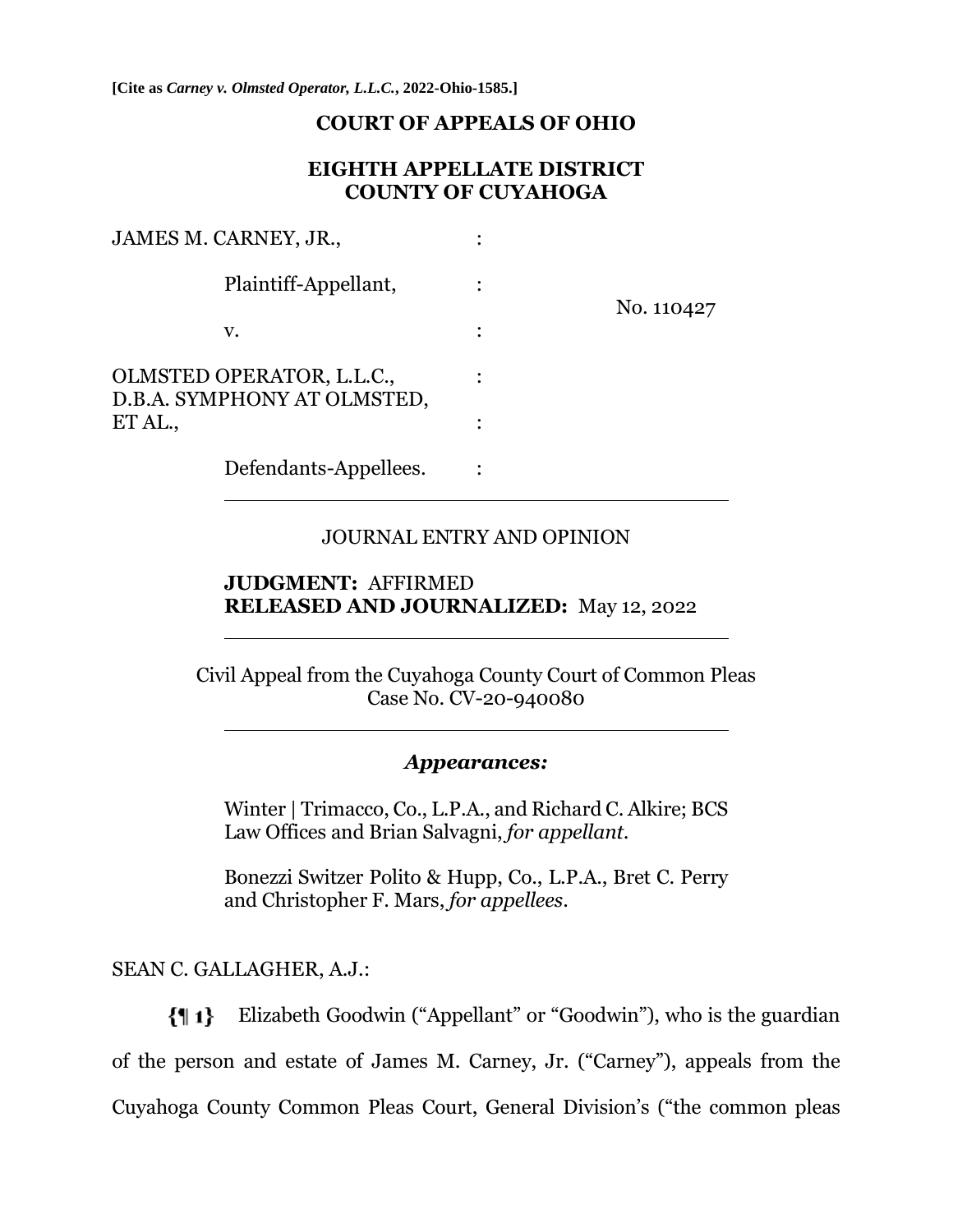court") dismissal of this case "for lack of subject matter jurisdiction in accordance with Civ.R.  $12(H)(3)$ ." Upon review, we affirm the judgment of the trial court.

#### **I. Facts and Procedural History**

In January 2020, Carney became a resident of Symphony at Olmsted Falls ("Symphony"), which is a residential care facility that provides assisted living and nursing home services. Several months earlier, Carney had executed a durable power of attorney appointing his son, James M. Carney III ("Jamie"), as his attorney-in-fact. After Carney was admitted to a psychiatric unit, his cousins, Joseph D. Carney ("Joseph") and Jeanne Carney Hagan ("Jeanne"), allegedly presented Carney with a limited power of attorney nominating Jeanne as his limited attorney-in-fact, with Joseph notarizing the document.

On February 12, 2020, Jamie initiated guardianship proceedings in the Cuyahoga County Common Pleas Court, Probate Division ("the probate court"). *See The Guardianship of James M. Carney, Jr.*, Cuyahoga P.C. No. 2020GRD250356 (Feb. 14, 2020). Jamie and Jeanne each applied for guardianship. Joseph sought leave to intervene and made a request to become a party in interest to the guardianship case. The probate court denied Joseph's motion to intervene and disqualified Joseph, who is an attorney, as counsel for Carney. The probate court recognized Joseph's "concern for visitation with [Carney] will be addressed in the [guardianship] proceeding" and specifically ordered that "all motions relating to the Nomination of Guardian or visitation are passed to final hearing" in the probate court.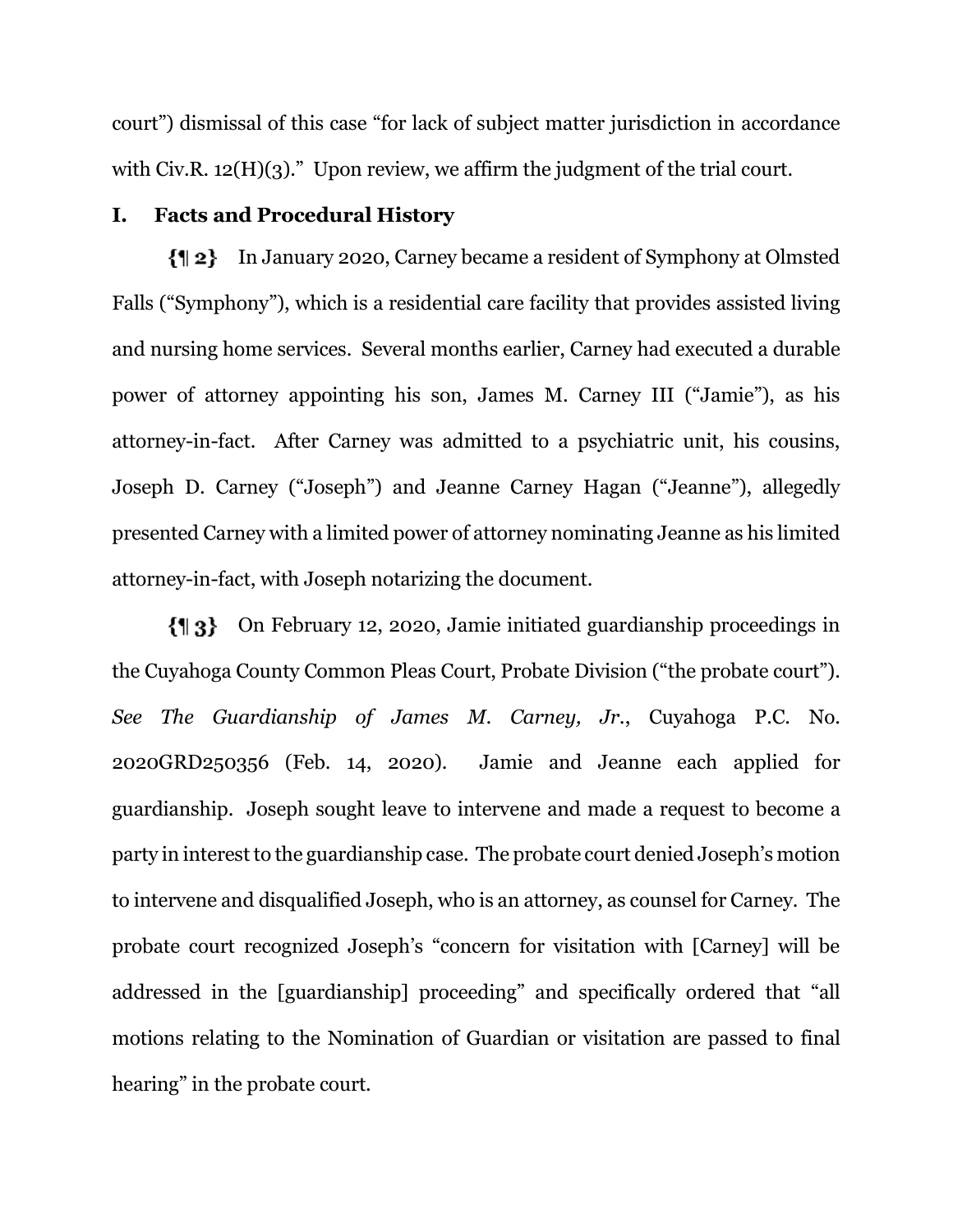Thereafter, on November 9, 2020, Carney filed a complaint against {¶4}-Symphony<sup>1</sup> in the common pleas court alleging violations of R.C. 3721.13, which is Ohio's nursing home residents' rights statute; civil conspiracy; and tortious interference with professional relationship. The complaint also requested a "declaratory judgment that [Symphony's] conduct has been in violation of law." At the time the action was filed in the common pleas court, the guardianship case was still pending in the probate court.

The gist of Carney's complaint in the common pleas court is that {¶5}. Symphony engaged in "denials of visitation." The complaint alleges, among other allegations, that Carney was denied visitation with Joseph and Jeanne while he was a resident of Symphony, that Carney was denied his right to be taken to Catholic mass by Jeanne, that other denials of visitation occurred, and that Symphony's employees positioned themselves to eavesdrop during private visits.

 $\{ \parallel 6 \}$  On March 16, 2021, the common pleas court dismissed Carney's complaint for lack of subject-matter jurisdiction under Civ.R. 12(H)(3). Although the journal entry does not speak to the court's reasoning, Symphony's motion to dismiss states that Carney's "guardianship, competency, and visitation are currently matters pending in the \* \* \* Probate Court, [which] has exclusive jurisdiction over matters properly before it." On April 13, 2021, Carney filed a notice of appeal concerning this dismissal.

<sup>&</sup>lt;sup>1</sup> The defendants in the case at hand are Olmsted Operator, L.L.C., d.b.a. Symphony at Olmsted Falls, and Chrissy Grude, who is Symphony's director.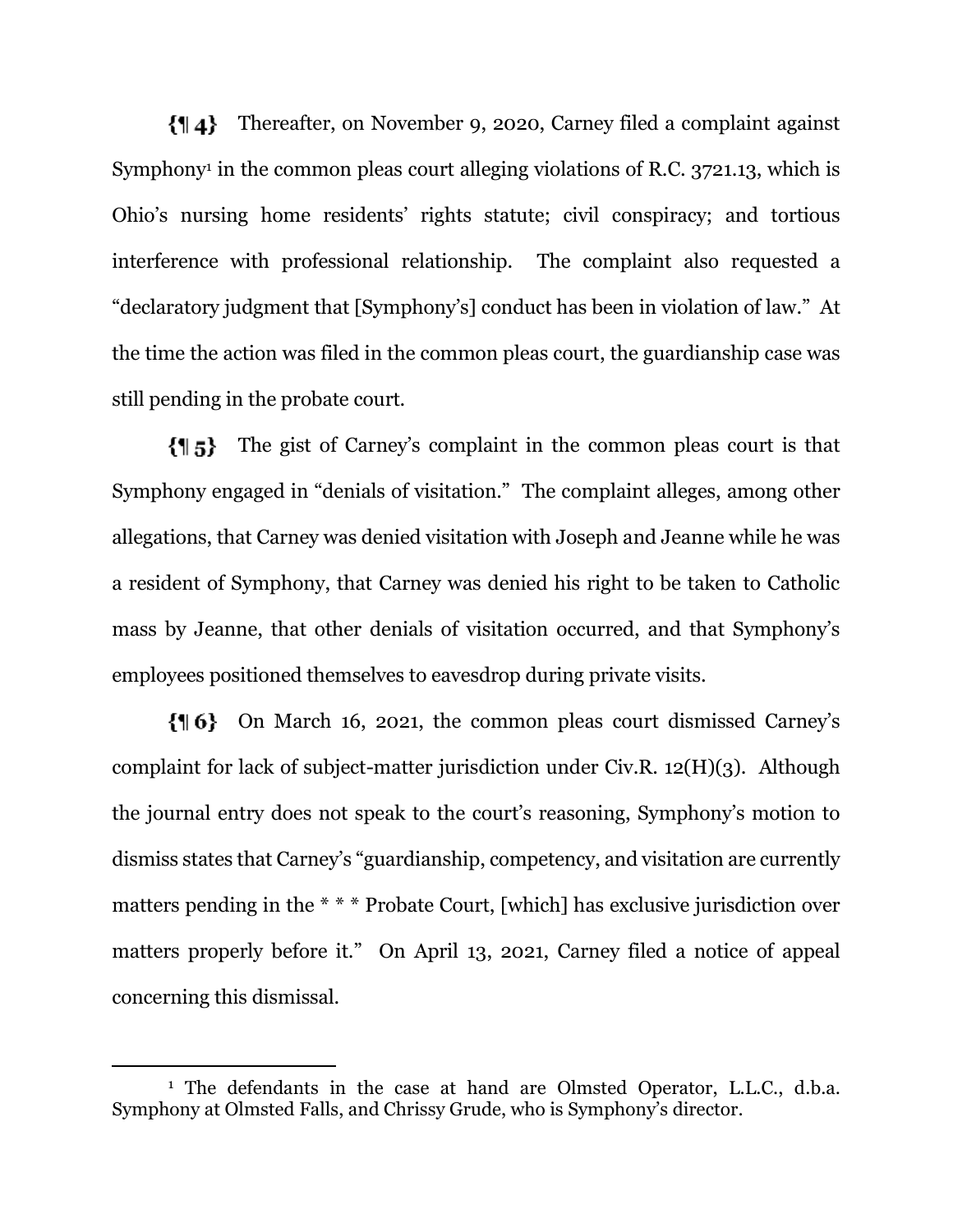{¶ 7} On October 6, 2021, the probate court declared Carney incompetent,

and on October 12, 2021, Goodwin was appointed as Carney's guardian. On

November 2, 2021, Goodwin was substituted for Carney as a party to the instant appeal.

# **II. Assignment of Error**

**{**| **8**} Appellant assigns one error for our review:

The General Division of the Cuyahoga County Court of Common Pleas erroneously expanded the jurisdiction of the Probate Division and abandoned the presumption of competency when it dismissed [Carney's] Complaint for lack of subject matter jurisdiction simply because [Carney] is the subject of a pending guardianship action; the General Division not the Probate Division has exclusive jurisdiction over statutory and tort claims that arise before an order of guardianship issues.

 $\{\P\}$  Prior to beginning our analysis of this case, we note that the common pleas court did not "expand the jurisdiction of the Probate [Court]" as Appellant suggests in the assignment of error. Rather, the common pleas court dismissed Carney's complaint for lack of subject-matter jurisdiction. Whether this dismissal amounted to error is the only issue properly before us on appeal.

# **III. Law and Analysis.**

# **A. Subject-Matter Jurisdiction Standard of Review**

We review a dismissal for lack of subject-matter jurisdiction de novo. *State ex rel. Duncan v. Am. Transm. Sys.*, Slip Opinion No. 2022-Ohio-323, ¶ 6, citing *State ex rel. Ohio Civ. Serv. Emps. Assn. v. State*, 146 Ohio St.3d 315, 2016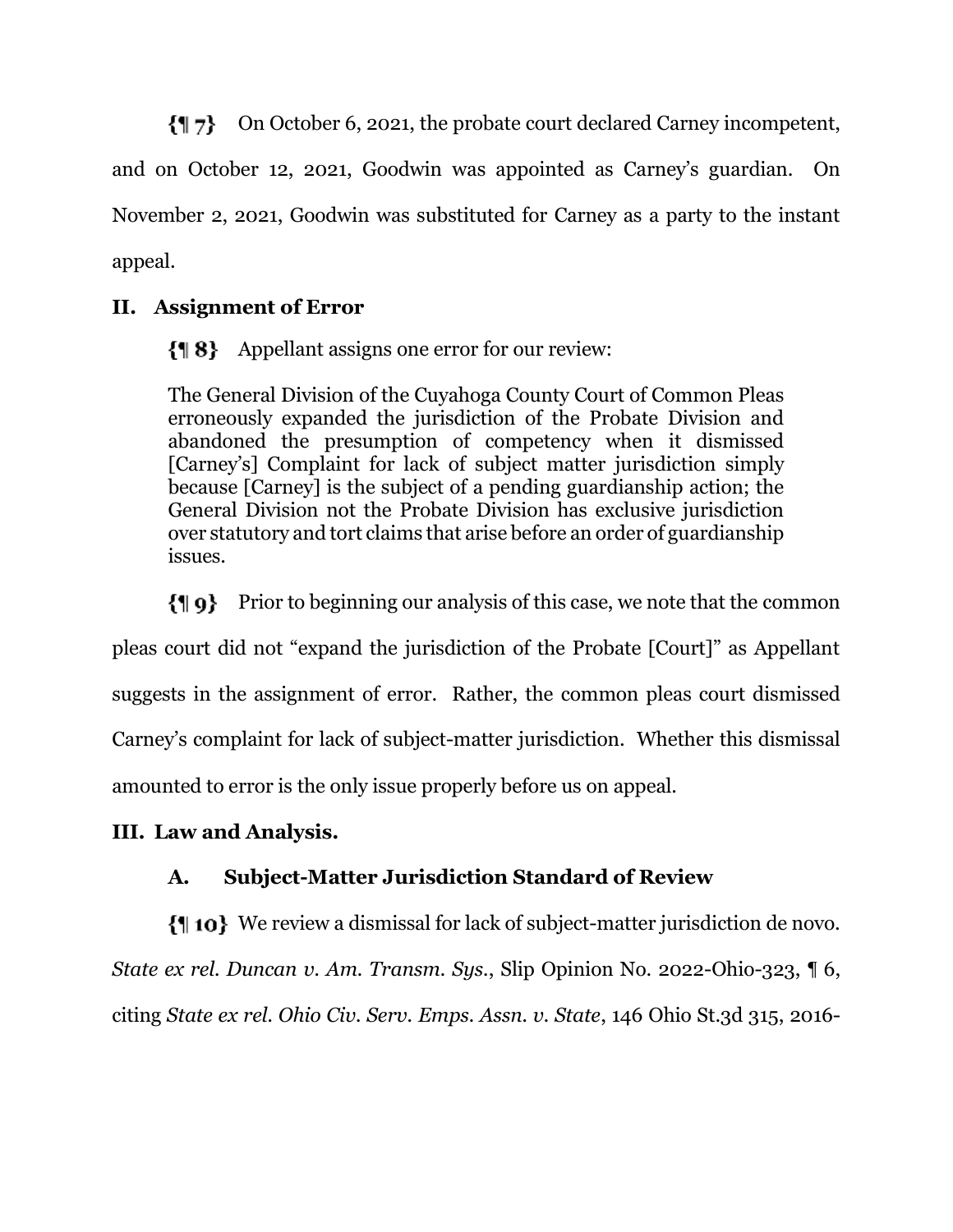Ohio-478, 56 N.E.3d 913,  $\P$  12.<sup>2</sup> In conducting our review, we must consider "whether the complaint raises any cause of action cognizable by the forum." *State ex rel. Ohio Civ. Serv. Emps. Assn.* at ¶ 12, citing *Groza-Vance v. Vance*, 162 Ohio App.3d 510, 2005-Ohio-3815, 834 N.E.2d 15, ¶ 13 (10th Dist.).

### **B. Common Pleas Court Jurisdiction**

"The common pleas courts are courts of general jurisdiction; with narrow exceptions, R.C. 2305.01 grants the courts of common pleas subject-matter jurisdiction over 'all civil cases in which the sum or matter in dispute exceeds the exclusive original jurisdiction of county courts.'" *Ostanek v. Ostanek*, 166 Ohio St.3d 1, 2021-Ohio-2319, 181 N.E.3d 1162, ¶ 26, quoting R.C. 2305.01. However, "the General Assembly's power to define the common pleas court's subject-matter jurisdiction includes the power to deny it altogether." *Id*. at ¶ 29. The Supreme Court of Ohio has explained:

[W]hen a court of common pleas lacks subject-matter jurisdiction, "it is almost always because a statute *explicitly removed* that jurisdiction." (Emphasis added.) [*Ohio High School Athletic Assn. v. Ruehlman*, 157 Ohio St.3d 296, 2019-Ohio-2845, 136 N.E.3d 436]. Generally, this occurs when the General Assembly confers exclusive jurisdiction over a specific subject matter on a particular tribunal, office, or agency.

*Ostanek* at ¶ 29.

<sup>2</sup> Symphony's motion to dismiss for lack of subject-matter jurisdiction, as well as the common pleas court's journal entry granting this motion, is based on Civ.R. 12(H)(3), which states that "[w]henever it appears by suggestion of the parties or otherwise that the court lacks jurisdiction of the subject matter, the court shall dismiss the action." Civ.R. 12(H)(3) stands for the proposition that "[b]ecause subject-matter jurisdiction goes to the power of the court to adjudicate the merits of a case, it can never be waived and may be challenged at any time." *Pratts v. Hurley*, 102 Ohio St.3d 81, 2004-Ohio-1980, 806 N.E.2d 992, ¶ 11. Dismissals for lack of subject-matter jurisdiction are governed by Civ.R. 12(B)(1), and it is under this standard that we review the instant case.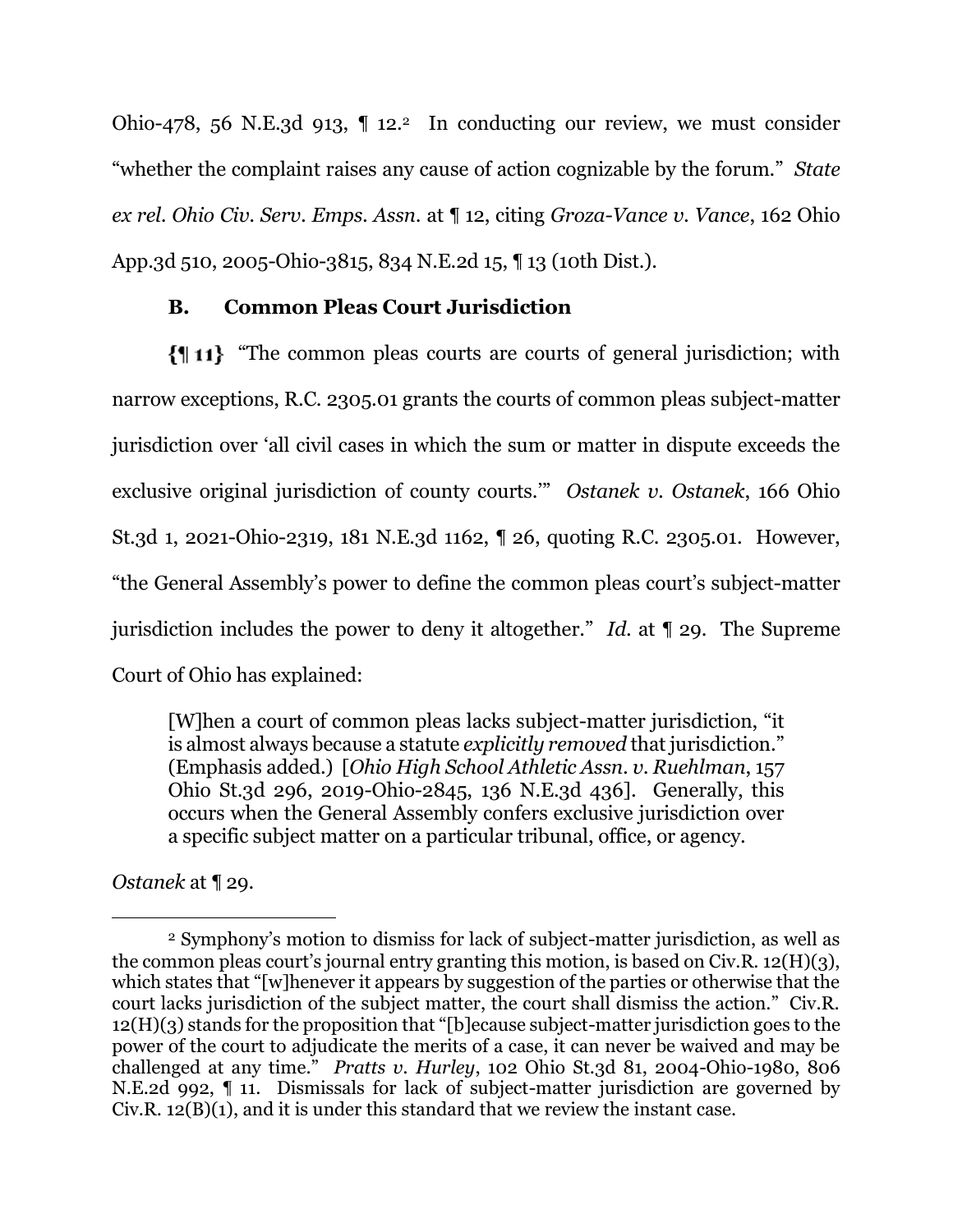## **C. Probate Court Jurisdiction**

"[P]robate courts are courts of limited jurisdiction and are permitted to exercise only the authority granted to them by statute and by the Ohio Constitution." *In re Guardianship of Hollins*, 114 Ohio St.3d 434, 2007-Ohio-4555, 872 N.E.2d 1214, ¶ 11, citing *Corron v. Corron*, 40 Ohio St.3d 75, 77, 531 N.E.2d 708 (1988). R.C. 2101.24 sets forth the jurisdiction of the probate court. Relevant to this case, R.C. 2101.24(A) provides:

Except as otherwise provided by law, the probate court has exclusive jurisdiction:

\* \* \*

(e) To appoint and remove guardians \* \* \* and settle their accounts;

\* \* \*

(g) To make inquests respecting persons who are so mentally impaired \* \* \* that they are unable to manage their property and affairs effectively, subject to guardianship;

\* \* \*

(r) To act for and issue orders regarding wards pursuant to section 2111.50 of the Revised Code[.]

Pursuant to R.C. 2101.24(C), "[t]he probate court has plenary power at law and in equity to dispose fully of any matter that is properly before the court, unless the power is expressly otherwise limited or denied by a section of the Revised Code."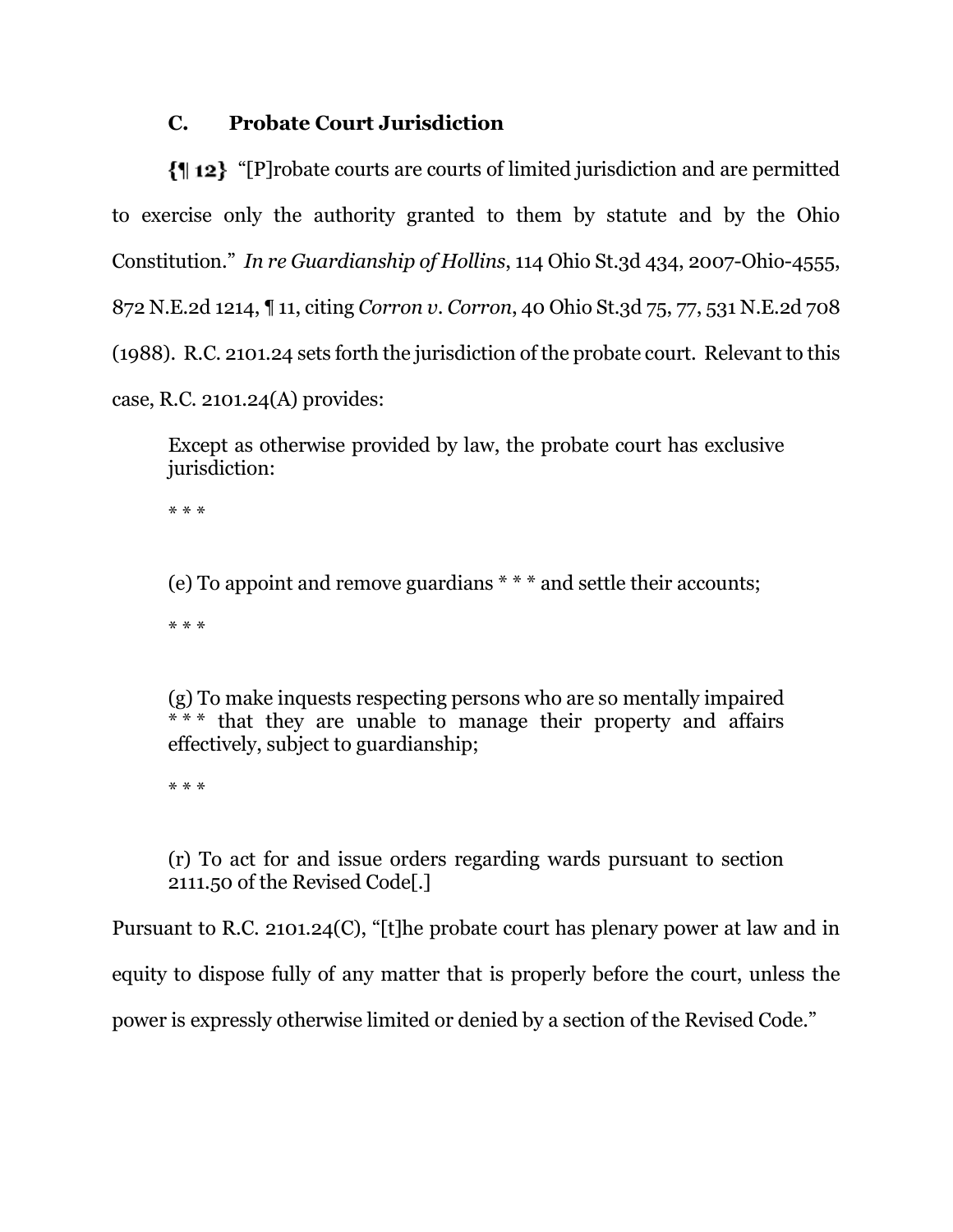The probate court's jurisdiction is extended "to all matters 'touching the guardianship.'" *In re Guardianship of Jadwisiak*, 64 Ohio St.3d 176, 180, 593 N.E.2d 1379 (1992), quoting *In re Zahoransky*, 22 Ohio App.3d 75, 76, 488 N.E.2d 944 (1985). "In addition to the general grant of jurisdiction found in R.C. 2101.24, probate courts are granted authority over guardians in all respects. [Pursuant to R.C. 2111.50,] [t]he probate courts serve as superior guardians, with the ultimate authority to approve and direct the actions of guardians subject to their jurisdiction." *Hollins* at ¶ 17. "[V]isitation orders are clearly within the probate court's jurisdiction in a guardianship proceeding[,]" and an order conferring visitation rights is "an order touching the guardianship of [the ward]." *Zahoransky* at 76-77.

#### **D. Analysis**

 $\{\parallel 14\}$  At the time the complaint was filed in this action, contentious guardianship proceedings were pending in the probate court. Jamie and Jeanne each had applied for guardianship, and the probate court had denied a motion to intervene that was filed by Joseph and disqualified Joseph as counsel for Carney. The probate court recognized there were interests in visitation involved in the probate case and specifically ordered that "all motions relating to the Nomination of Guardian or visitation are passed to final hearing" in the probate court. The probate court's order disqualifying Joseph from representing Carney in the guardianship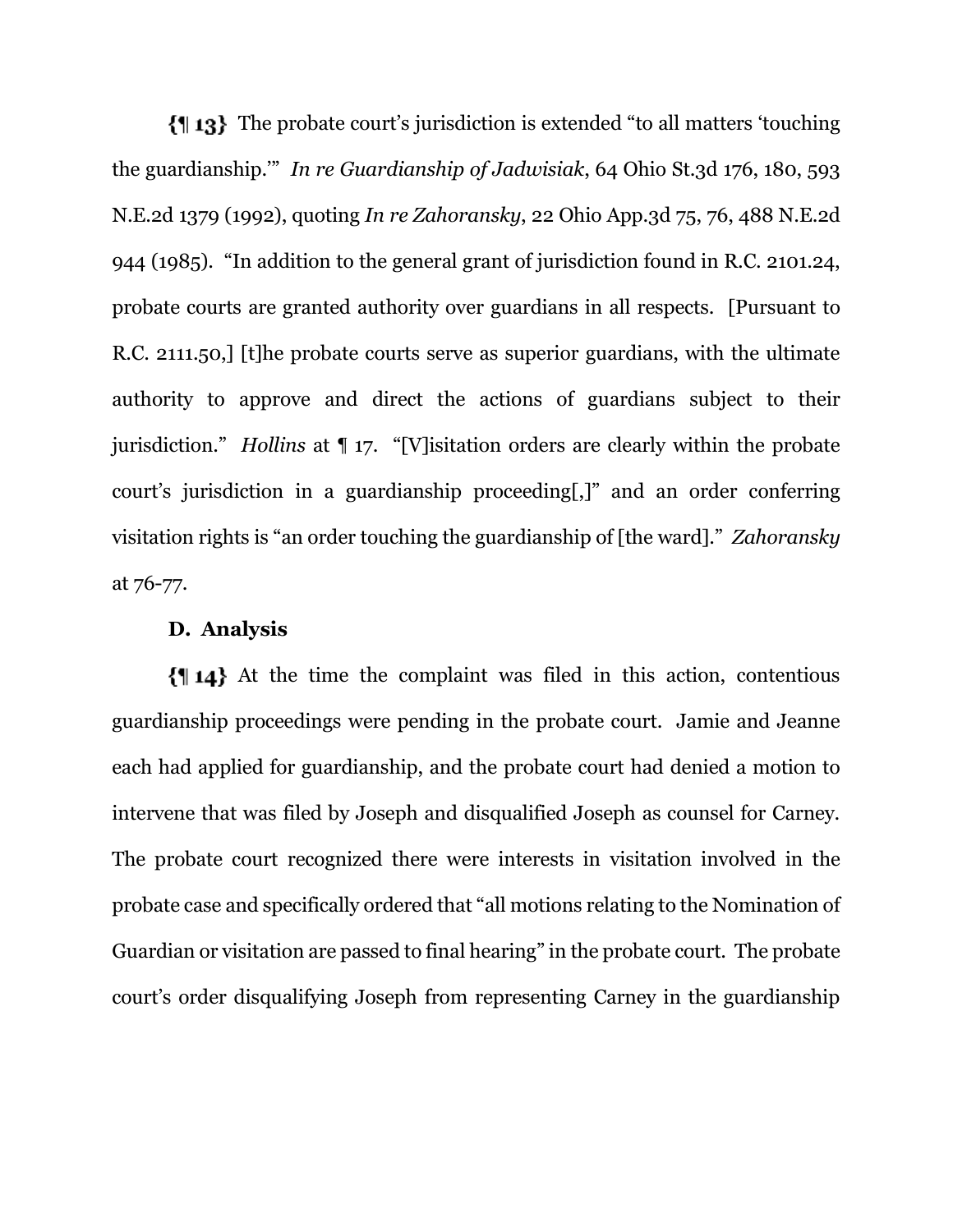proceedings was affirmed by this court in *In re Carney*, 8th Dist. Cuyahoga No. 110034, 2021-Ohio-1819.<sup>3</sup>

Following the probate court's ruling, this action was filed in the common pleas court. A review of the complaint reflects that the claims in this action pertain to Carney's visitation rights while a resident of Symphony.

The probate court has exclusive jurisdiction over all matters touching the guardianship, including visitation matters. *In re Guardianship of Gelsinger*, 8th Dist. Cuyahoga No. 108479, 2019-Ohio-4584, ¶ 26-28. "'The probate court, as the "superior guardian," is the ultimate arbiter of whether it is in the best interest of a ward for an individual to have visitation.'" *Id*. at ¶ 17, quoting *Guardianship of Basista*, 11th Dist. Geauga No. 2015-G-0012, 2015-Ohio-3730, ¶ 13; *see also In re Guardianship of Bakhtiar*, 9th Dist. Lorain No. 16CA011029, 2017-Ohio-8617, ¶ 9.

 $\{\parallel 17\}$  It is apparent that all of the claims raised in the complaint involve visitation rights that touch upon the guardianship. That the claims are raised in terms of Symphony's conduct and request money damages from Symphony does not take the matter out of the jurisdiction of the probate court. Nor does the fact that an order appointing a guardian was not yet issued when the instant complaint was filed.4 As argued by appellees, the probate court effectuated its jurisdiction over

<sup>3</sup> This court observed that "[t]hroughout the guardianship proceedings, Joseph endeavored to obtain [Carney's] medical records and other discovery to defend his professional reputation" and that "the probate court reasonably concluded that Joseph's personal interest in exoneration would limit his ability to effectively represent [Carney's] interests in the guardianship proceeding." *Id*. at ¶ 37-38.

<sup>4</sup> We note that *In re Hoke*, 10th Dist. Franklin No. 02AP-1398, 2003-Ohio-4704, which is cited by Appellant, does not hold otherwise and instead determined that a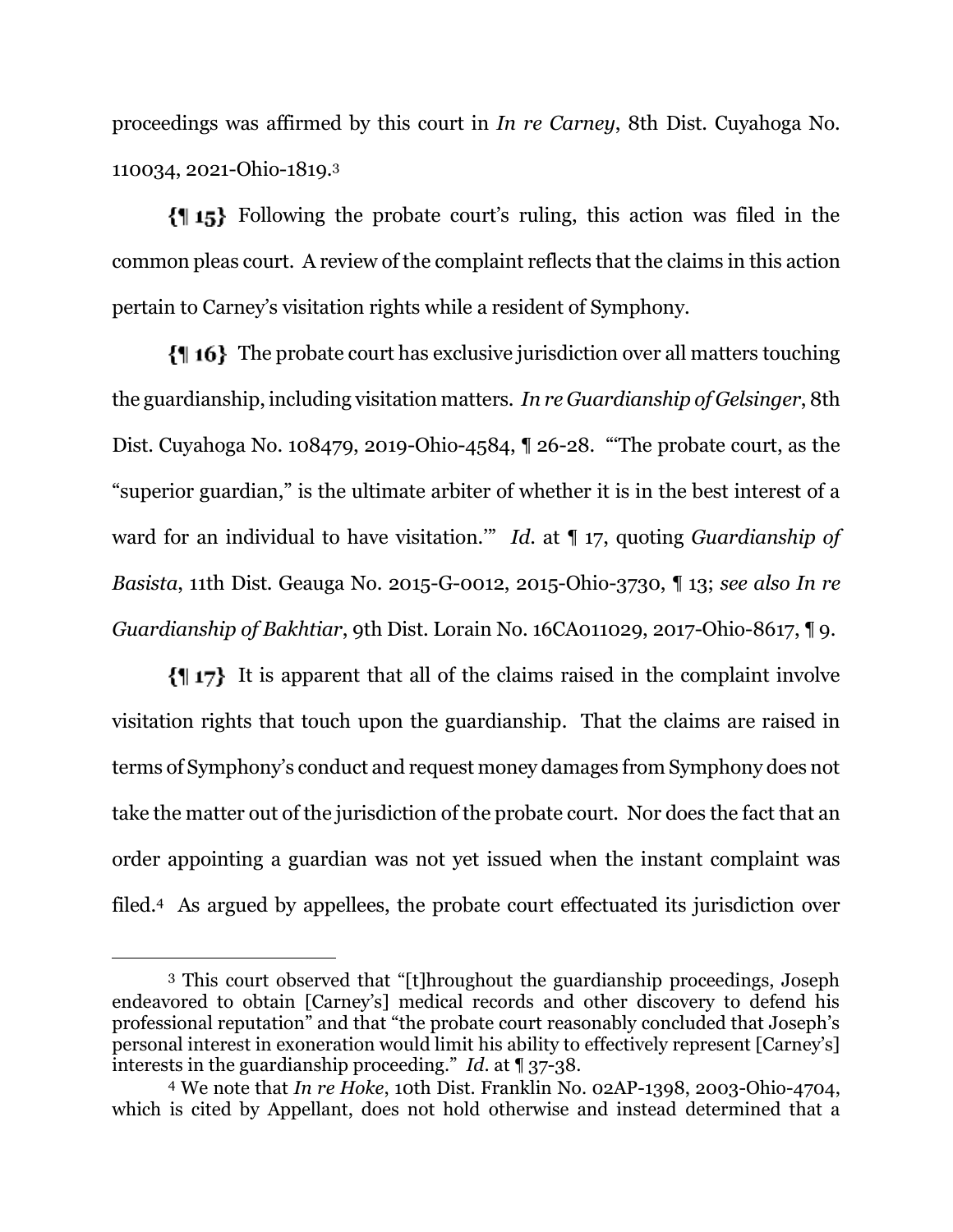Carney's visitation rights, which was one of the central disputes at issue in the guardianship proceedings.

Appellant's sole assignment of error is overruled.

 $\{ \parallel 19 \}$  Judgment affirmed.

It is ordered that appellees recover from appellant costs herein taxed.

The court finds there were reasonable grounds for this appeal.

It is ordered that a special mandate be sent to said court to carry this judgment

into execution.

A certified copy of this entry shall constitute the mandate pursuant to Rule 27 of the Rules of Appellate Procedure.

 $\overline{\phantom{a}}$ SEAN C. GALLAGHER, ADMINISTRATIVE JUDGE

# ANITA LASTER MAYS, J., CONCURS; LISA B. FORBES, J., DISSENTS WITH SEPARATE OPINION

# LISA B. FORBES, J., DISSENTING WITH SEPARATE OPINION:

I respectfully dissent from the majority opinion and would instead find that the general division of the common pleas court ("common pleas court") erred when it dismissed the complaint in the instant case for lack of subject-matter jurisdiction.

The common pleas court has subject-matter jurisdiction to review Carney's complaint against Olmsted Operator, L.L.C., d.b.a. Symphony at Olmsted

probate court had the authority to provide or deny visitation rights, which fell within the range of matters "touching the guardianship." *Id*. at ¶ 9, 12.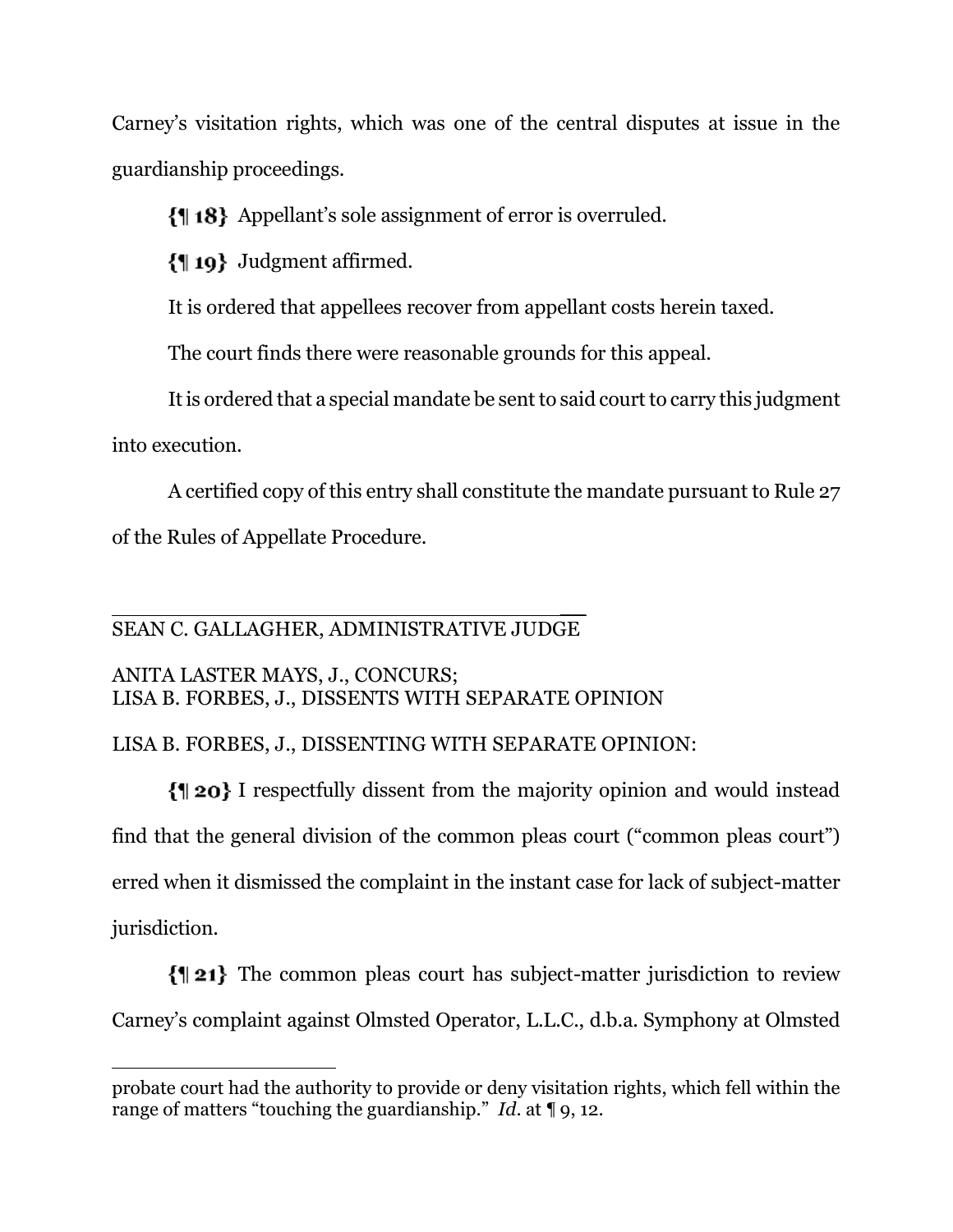Falls and Chrissy Grude (collectively "Symphony") seeking damages for violations of Ohio's nursing home residents' rights statute, civil conspiracy, and tortious interference with professional relationship and requesting a declaratory judgment that Symphony's conduct violated the law. This complaint was filed 11 months before a guardian was appointed and was dismissed seven months before a guardian was appointed.

As noted by the majority opinion, common pleas courts are courts of general jurisdiction. The common pleas court lacks subject-matter jurisdiction when a statute confers exclusive jurisdiction to a particular tribunal, office, or agency. *Ostanek v. Ostanek*, 166 Ohio St.3d 1, 2021-Ohio-2319, 181 N.E.3d 1162, ¶ 29.

In contrast, and again as recognized by the majority opinion, "[t]he probate court is a court of limited jurisdiction; it can exercise just such powers as are conferred on it by statute and the constitution of the state." *Sosnoswsky v. Koscianski*, 2018-Ohio-3045, 118 N.E.3d 403, ¶ 9 (8th Dist.). Pursuant to R.C. 2101.24(A)(1)(e), the probate court has exclusive jurisdiction "[t]o appoint and remove guardians \* \* \* and settle their accounts \* \* \*." Furthermore, under R.C. 2101.24 $(A)(1)(g)$ , the probate court has exclusive jurisdiction "[t]o make inquests respecting persons who are so mentally impaired \* \* \* that they are unable to manage their property and affairs effectively, subject to guardianship \* \* \*."

This court has held that "the probate court has continuing and exclusive jurisdiction of all matters pertaining to a guardian and its ward. \* \* \* The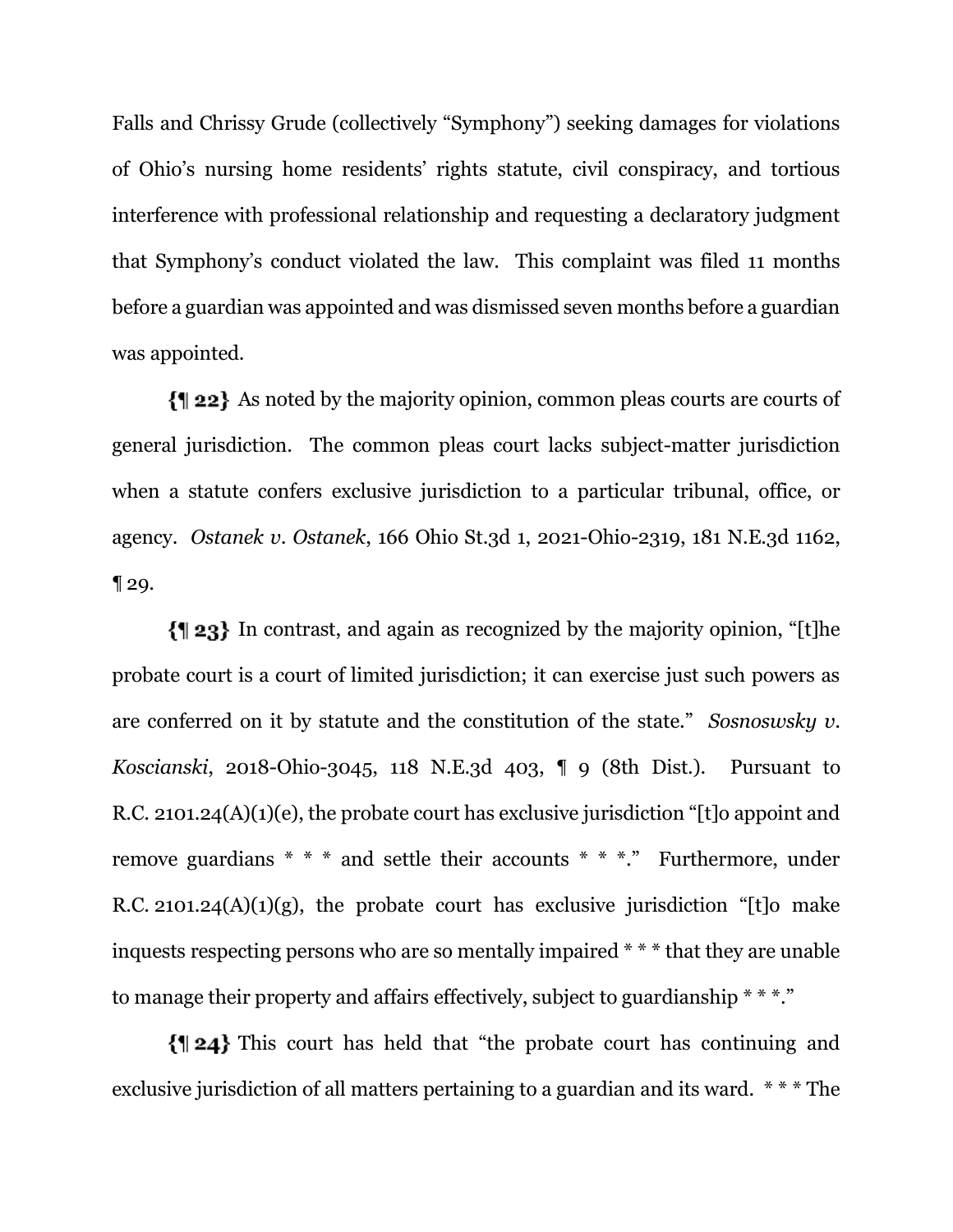probate court's jurisdiction over the guardianship is extended to all matters 'touching the guardianship."' *Goff v. Ameritrust Co., N.A.,* 8th Dist. Cuyahoga Nos. 65196 and 66016, 1994 Ohio App. LEXIS 1916 (May 5, 1994). For example, probate courts can award money damages for "claims based upon the conduct of a guardian." *Rheinhold v. Reichek*, 8th Dist. Cuyahoga No. 99973, 2014-Ohio-31, ¶ 12. Additionally, probate courts have subject-matter jurisdiction over guardianship funds. *See In re Guardianship of Siman*, 2020-Ohio-4472, 158 N.E.3d 955, ¶ 11 (8th Dist.).

After a guardian has been appointed, the probate court has authority to issue orders directing that guardian to provide or deny visitation of a ward. *See, e.g., In re Zahoransky*, 22 Ohio App.3d 75, 76, 488 N.E.2d 944 (8th Dist.1985); *In re Hoke*, 10th Dist. Franklin No. 02AP-1398, 2003-Ohio-4704 (after the probate court appointed a guardian over a minor child, the juvenile court properly dismissed a motion for visitation for lack of jurisdiction where the guardian appointed by the probate court necessarily had physical custody over the minor child).

However, the probate court does not have exclusive jurisdiction to hear every case in which a guardian is involved. For example, the probate court did not have exclusive jurisdiction over allegations against a ward of a guardianship where the claims of wrongdoing related to the ward's conduct before the guardianship was established. *Sosnoswsky*, 2018-Ohio-3045, 118 N.E.3d 403, at  $\P$  22.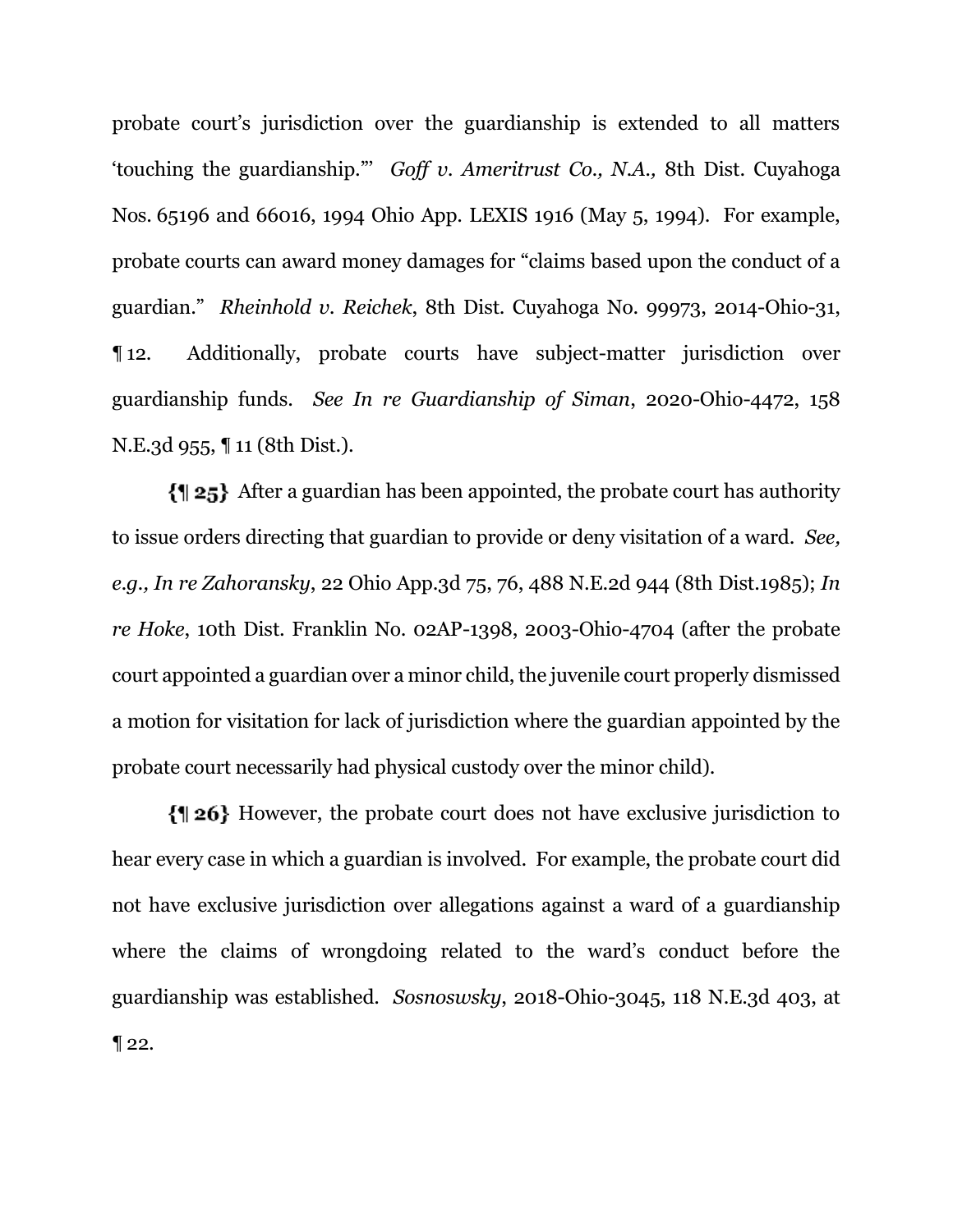Similarly, the probate court lacked subject-matter jurisdiction to determine what assets were marital assets where a husband filed for divorce a year after the wife was declared incompetent and a guardian was appointed over her person and estate. *Friedman v. Friedman,* 9th Dist. Summit Nos. 14357 and 14358, 1990 Ohio App. LEXIS 1598, 8-9 (Apr. 25, 1990). In *Friedman*, the guardian argued the probate court should hear the question of whether trust assets were marital assets subject to a property division. The Ninth District Court of Appeals disagreed, holding, "The appointment by the probate court of a guardian of an incompetent person will not interfere with the jurisdiction of the court of common pleas in a pending divorce action over the assets of the marriage." *Id.* at 6.

In the case at hand, the claims brought by Carney against Symphony, which allege statutory rights and torts, and seek damages and a declaratory judgment, have nothing to do with the guardianship case. The allegations concern Symphony's conduct and request money damages from Symphony. Carney's conduct (as the ward), appellant's conduct (as the guardian),<sup>5</sup> and guardianship funds are not at issue in this case.

The simple fact that a question regarding visitation between Carney and certain family members was raised during the guardianship proceedings has no bearing on whether the common pleas court had subject-matter jurisdiction over

<sup>5</sup> The probate court declared Carney incompetent on October 6, 2021, and appointed a guardian on October 12, 2021. The guardian was substituted into the appeal as appellant on November 2, 2021.